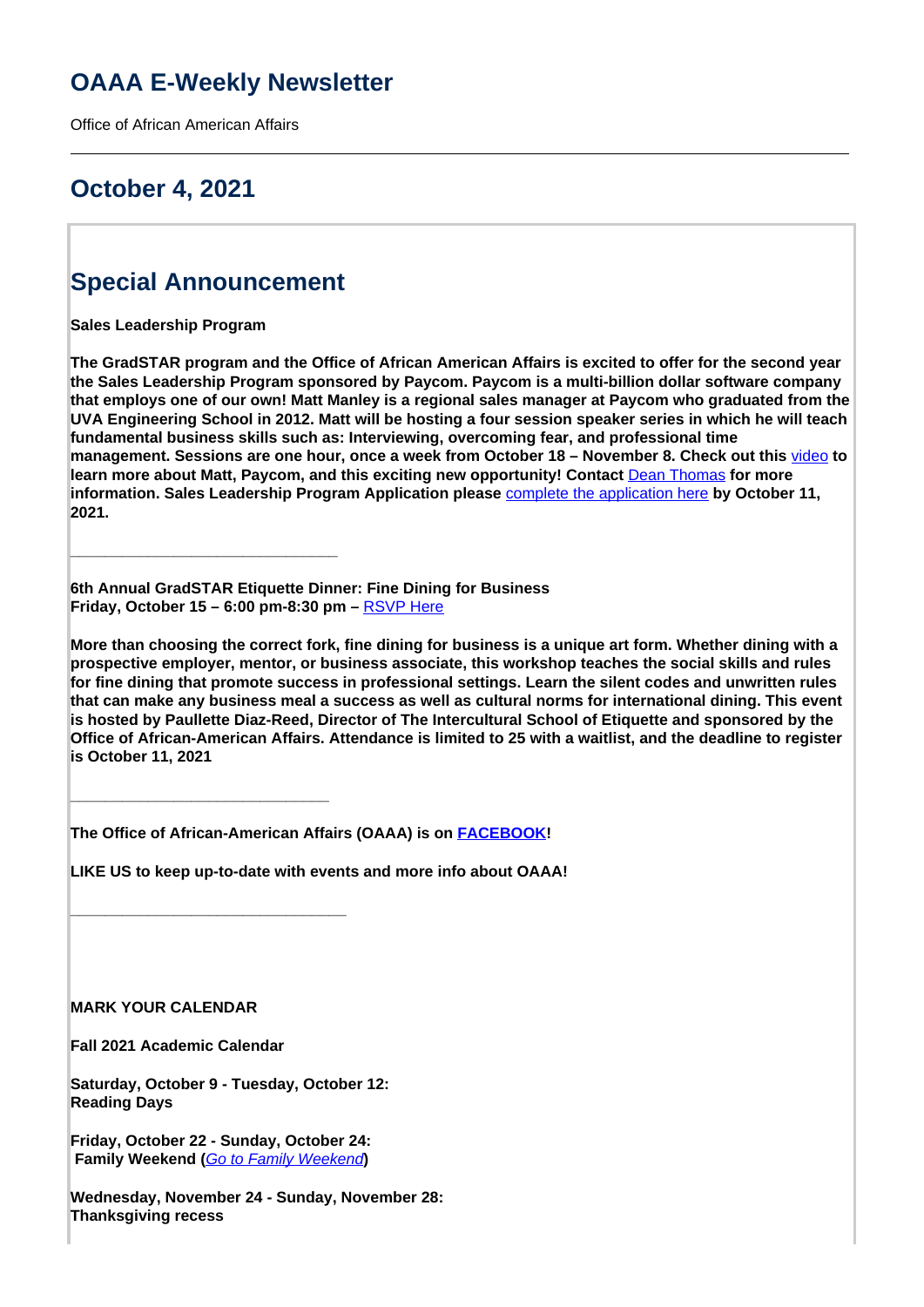# **OAAA Announcements & Services**

### **OAAA Announcements & Services – Fall 2021**

# **OAAA/GradSTAR Lunch Series: Tuesdays @ DuBois**

Every 2nd & 4th Tuesday – 12:00 pm-2:00 pm - W.E.B. DuBois Conference Rm #2 Dawson's Row Join Dean Antoinette Thomas for lunch and conversation. **Space is limited**. **You must RSVP to reserve your spot.**

### **Black Fridays**

Every Friday - 1:30 pm - W.E.B. DuBois Conference Rm #2 Dawson's Row Come & join us for food & fellowship!

# **OAAA Tutoring for Fall 2021 – Contact: Dean Thomas for more information OAAA tutors meeting dates & times via In-Person & Zoom**

# **OAAA Calculus & Statistics Tutoring with Travis Elliott**

Tuesdays – 1:00 pm-3:30 pm – (in person) W.E.B. DuBois Conference Room #2 Dawson's Row Thursdays  $-2:00$  pm-4:30 pm  $-\underline{Zoom}$  Room Passcode: 082999

# **OAAA Chemistry Tutoring with Yvette Gamor**

Thursdays - 5:00 pm-7:00 pm – (in person) W.E.B. DuBois Conference Room #2 Dawson's Row Email for Zoom appointments if needed.

### **OAAA Biology & Chemistry Tutoring with Kamryn Crowder**

Tuesdays – 11:00 am-1:00 pm – (in person) W.E.B. DuBois Conference Room #2 Dawson's Row **Email** for Zoom appointments if needed

# **OAAA Organic Chemistry Tutoring with Heran Tadesse**

Mondays – 12:00 pm-2:00 pm – (in person) W.E.B. DuBois Conference Room #2 Dawson's Row Email for Zoom appointments if needed

**Contact: Dean Mason for more information on:** 

\_\_\_\_\_\_\_\_\_\_\_\_\_\_\_\_\_\_\_\_\_\_\_\_\_\_\_\_\_\_\_\_

- **Black College Women (BCW) Book Club**
- **Black Male Initiative (BMI)**
- **Black President's Council (BPC)**
- **Black College Women (BCW) In the Company of my Sister**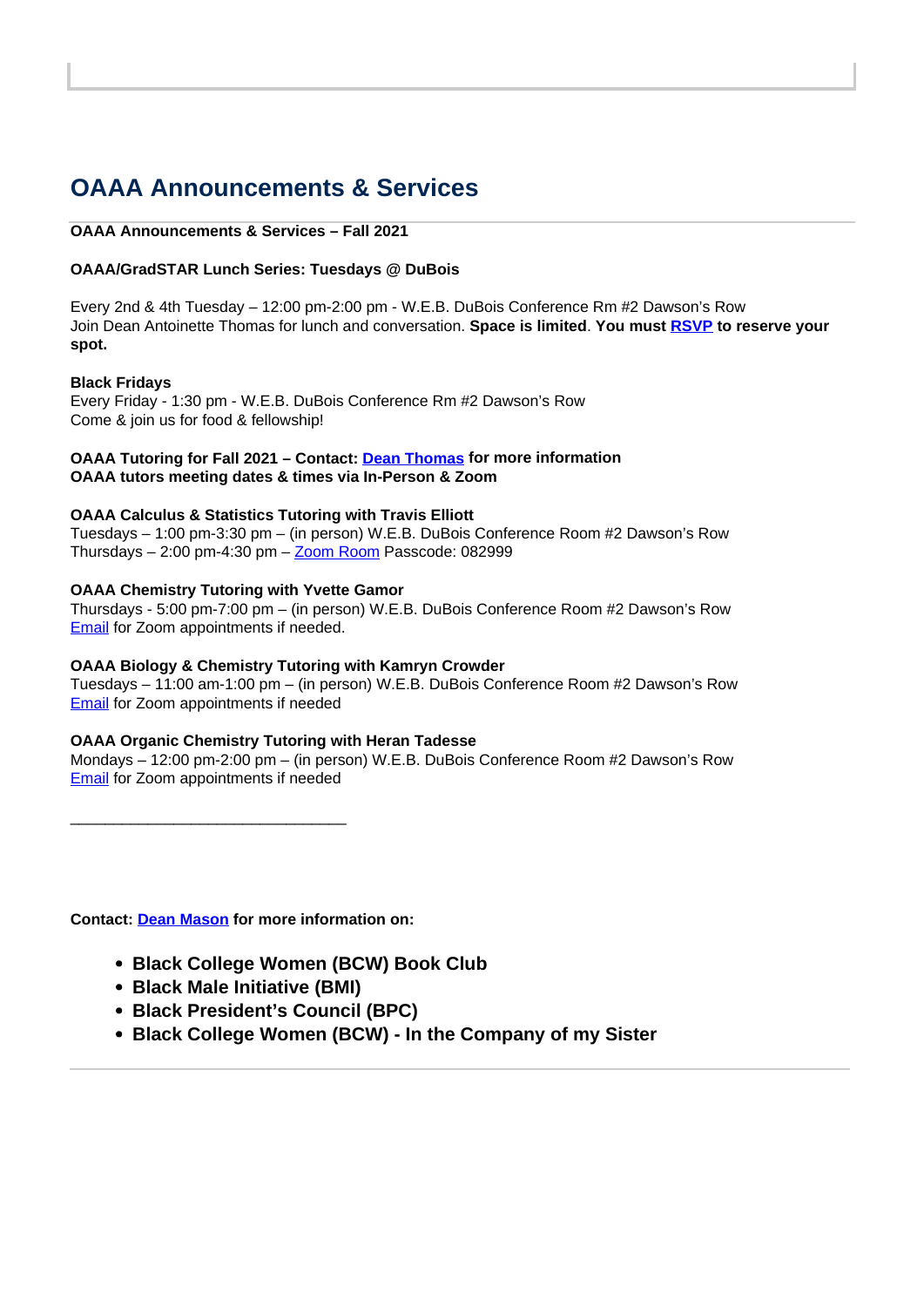# **Quote of the Week**

 **"A country or community which fails to allow its women to choose and develop their individual beings in an atmosphere of freedom thrusts away from itself a large part of the human resources which can give it strength and vitality." -- Eunice Hunton Carter**

**Haley Turner**

Haley is a fourth year student in the School of Education and Human Development from Mechanicsville, VA, majoring in Kinesiology on the Pre-Med track. At UVA, Haley serves as the President of the Daniel Hale Williams (DHW) Pre-Health Honor Society. For the past three years, she has also served as a Small Group Leader for a Christian ministry called Cru. Haley has volunteered mentoring youth at the Westhaven Recreation Center with the Prince & Princess Club. Her future endeavors include attending medical school to specialize in Orthopedic Surgery.

You can nominate someone (not yourself) to be in the Spotlight. Send your nominations to Dean Antoinette Thomas (art8u@virginia.edu) every Thursday by 12 noon.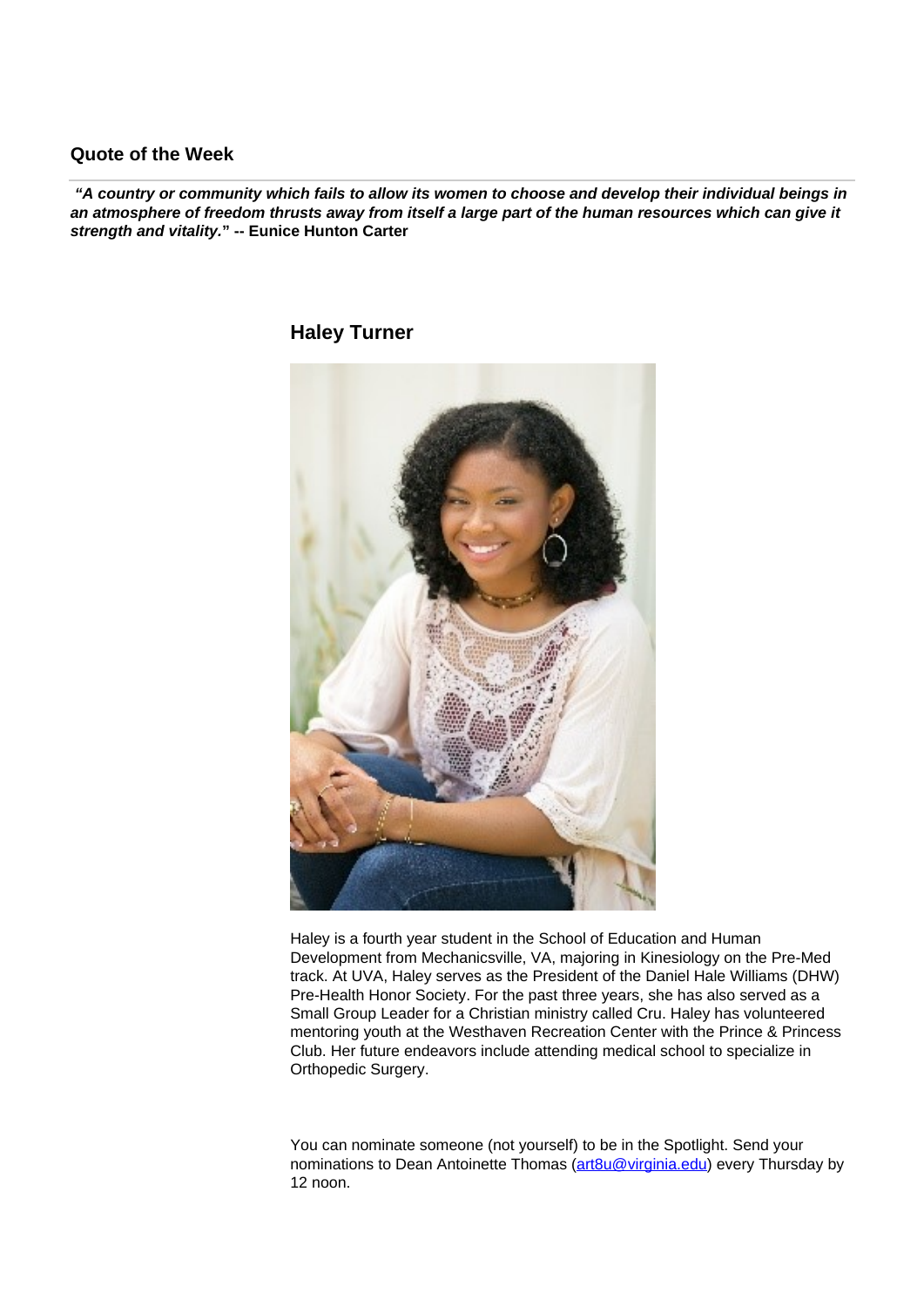# **Quote's Corner**



 Eunice Hunton Carter (1899-1970), International peace and women's rights activist, political office seeker, and crime fighter, Eunice Hunton Carter was born July 16, 1899 in Atlanta. Hunton received B.A. and M.A. degrees from Smith College in Northampton, Massachusetts in 1921. While writing her master's thesis at Smith College, she was introduced to then-Massachusetts Governor Calvin Coolidge, who became her trusted advisor. Following graduation in 1921, Hunton worked as a social worker. She began studying law at Fordham University and in 1934 became the first African American woman to pass the New York State Bar. Hunton entered politics in 1934 when she was nominated by the Republican Party to represent New York's 19th District in the State Assembly. The first African American to gain the Republican nomination for that office. Carter narrowly lost by 1,600 votes. In 1935, Special Prosecutor Thomas E. Dewey appointed her his deputy assistant in what was to that point the largest prosecution of organized crime in U.S. history. Carter provided the essential legal strategy in convicting Charles "Lucky" Luciano, the most important Mafia crime boss in New York City by marshalling a massive assault on organized prostitution in New York City. Authorities raided 200 brothels to gain testimony against Luciano which eventually came from three sex workers. Carter served as Assistant District Attorney of New York County for ten years. In 1945, she entered private practice and connected her work with the National Council of Negro Women to international issues. She was also active in the National Association for the Advancement of Colored People NAACP and the National Urban League, the Young Women's Christian Association (YWCA) and served as legal advisor to the National Council of Negro Women and field representative for the Manhattan Office of Civilian Defense. Eunice Hunton Carter died in New York City on January 25, 1970 at the age of seventy.

# **Upcoming Events**

#### **Mindfulness Meetups**

Mondays (Now - Dec 6) – 7:00-8:00pm & Fridays (Now – Dec 3) -- 10:00 am-11:00 am We welcome all UVA undergraduate and graduate students to join one of our Mindfulness Meetup groups co-hosted by CSC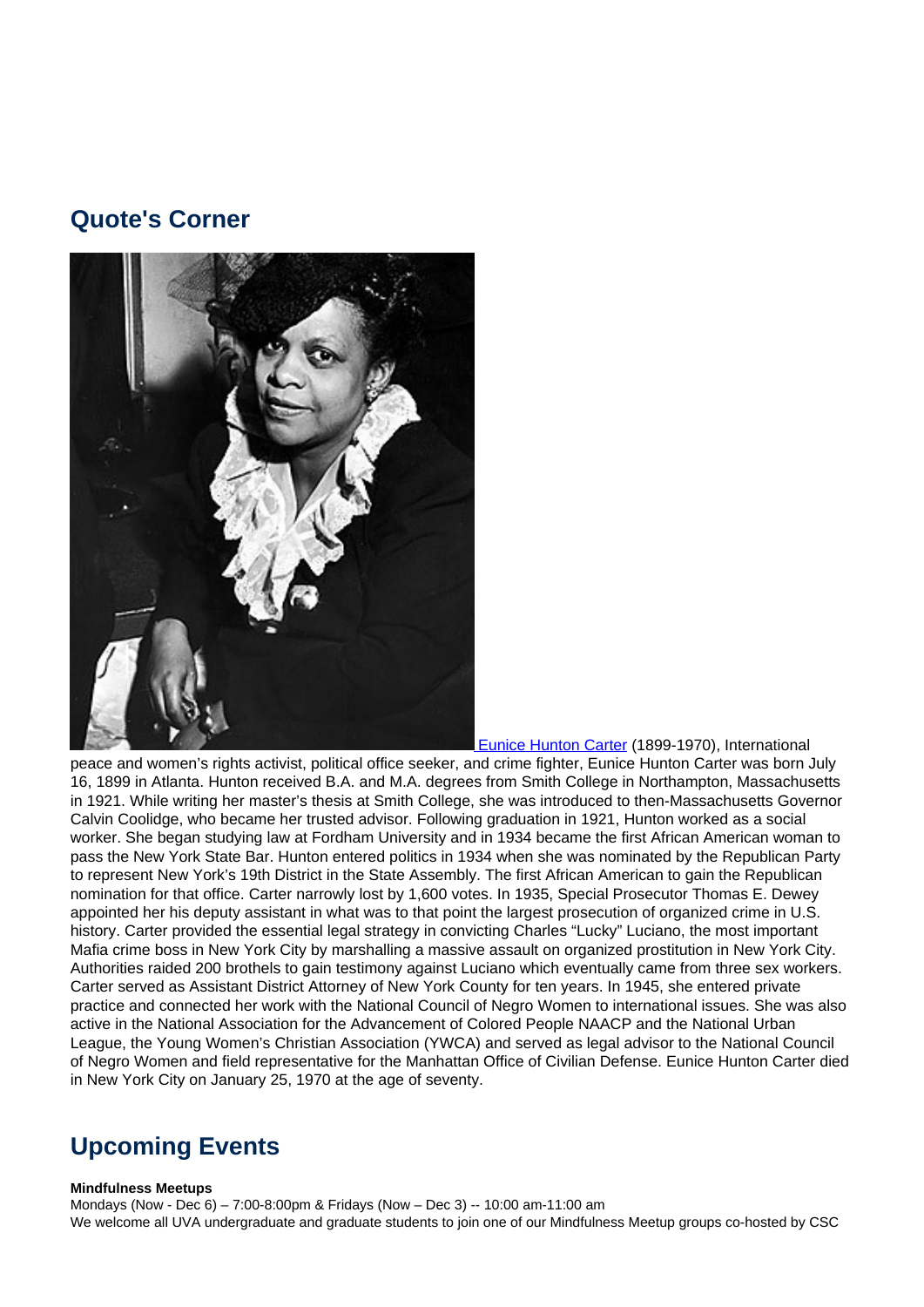and CAPS. Groups meet for one hour each week to learn about and practice mindfulness in a safe and supportive space. Currently, groups meet on Mondays and Fridays. New dates and times available based on student input. Learn more and **register** 

#### **Virtual Meditation on the Lawn 2021 Fall**

Monday, October 4 – Monday, December 20 (Most Monday mornings) – 7:45 am–8:00 am (EST)

Virtual Meditation on the Lawn will be led by Leslie Hubbard, CSC's Program Director for Student Engagement and Contemplative Instruction. Learn more & Register! Contact Email

#### **BlackOak Presents: A Discussion with Black Climate Storytellers**

Monday, October  $4 - 7:00$  pm-8:00 pm – Register

Join us for an exciting and novel conversation with Black leaders in climate media. Our panelists are: Mary Annaise Heglar: Climate Writer & Co-Host of Hot Take, Kendra Pierre-Louis: Climate Reporter at Gimlet Media, Drew Costley: Environmental Inequality, Health and Science Reporter at AP News, Jariel Arvin: Essential Voices Fellow at Vox.com. For More Information. Contact Name: Wes Gobar

#### **Designing Activities for Awareness & Connection**

Tuesday, October 5 – 1:00 pm-2:30 pm (EST) - New Cabell Hall-Language Commons

For UVA graduate students only: How can taking a contemplative pause enhance your students' engagement with course material and with one another? In this first of two in-depth workshops led by the Contemplative Sciences Center's Karolyn Kinane, instructors explore how to incorporate a contemplative pause in service of desired learning outcomes. For more information Contact Name: Kimberly Vo

#### **Virtual Meditation on the Lawn 2021 Fall**

Monday, October 11 – 7:45 am-8:00 am (ET) -- Register:

The 10/11 Virtual Meditation on the Lawn will be led by the Contemplative Sciences Center's Assistant Director of Contemplative Engagement, Carrington Kernodle. Join us most Mondays. Contact Name: Kimberly Vo

#### **Careers in Community Organizing for Social Justice**

Wednesday, October 13 - 6:00 pm (EST) - RSVP

DART will hold an online info session to discuss careers in community organizing. All UVA students and alumni welcome, particularly those graduating before August 2022. DART trains professional organizers and community organizations how to work for social, economic and racial justice, including: holding police departments accountable, shutting down the school-toprison pipeline, reining in predatory lenders, expanding access to primary health and dental care, prioritizing funding for affordable housing and job training, and fighting for immigrants' rights. DART organizations are diverse coalitions that include communities of color, low-to-moderate-income communities and immigrant communities. We strongly encourage people from these backgrounds, as well as fluent Spanish speakers and DACA recipients, to apply. To apply or learn more about DART, visit or find us on Instagram and Facebook @theDARTcenter. Still have questions? Contact Moe or (602) 510-4658.

#### **Virtual Meditation on the Lawn 2021 Fall**

Monday, October 18 – 7:45 am-8:00 am (ET) -- Register

The 10/18 Virtual Meditation on the Lawn will be led by Devin Donovan, UVA's Associate Professor and Associate Director of Writing and Rhetoric Program in the Department of English. Join us most Mondays, Learn more & Contact Name: Kimberly Vo

#### **University-Wide Majors Fair**

Monday, October 18 – 1:00 pm-4:00 pm – Newcomb Ballroom

Drop by to meet with representatives from more than 40 majors and programs! If you are not sure what you plan to major in, this will be a great place to explore your options. If you already know, then it will be a good time to meet department representatives and make sure you are on track to declare. See at virginia.edu/majorsfair for details and the list of participating majors and programs. Hosted by the Georges Student Center. For more information. Contact Name: Katie Densberger

**The Body Positive Team at the Women's Center Presents: Gloria Lucas, founder of Nalgona Positivity Pride** Tuesday, October 19 – 5:30 pm-7:00 pm – **REGISTER**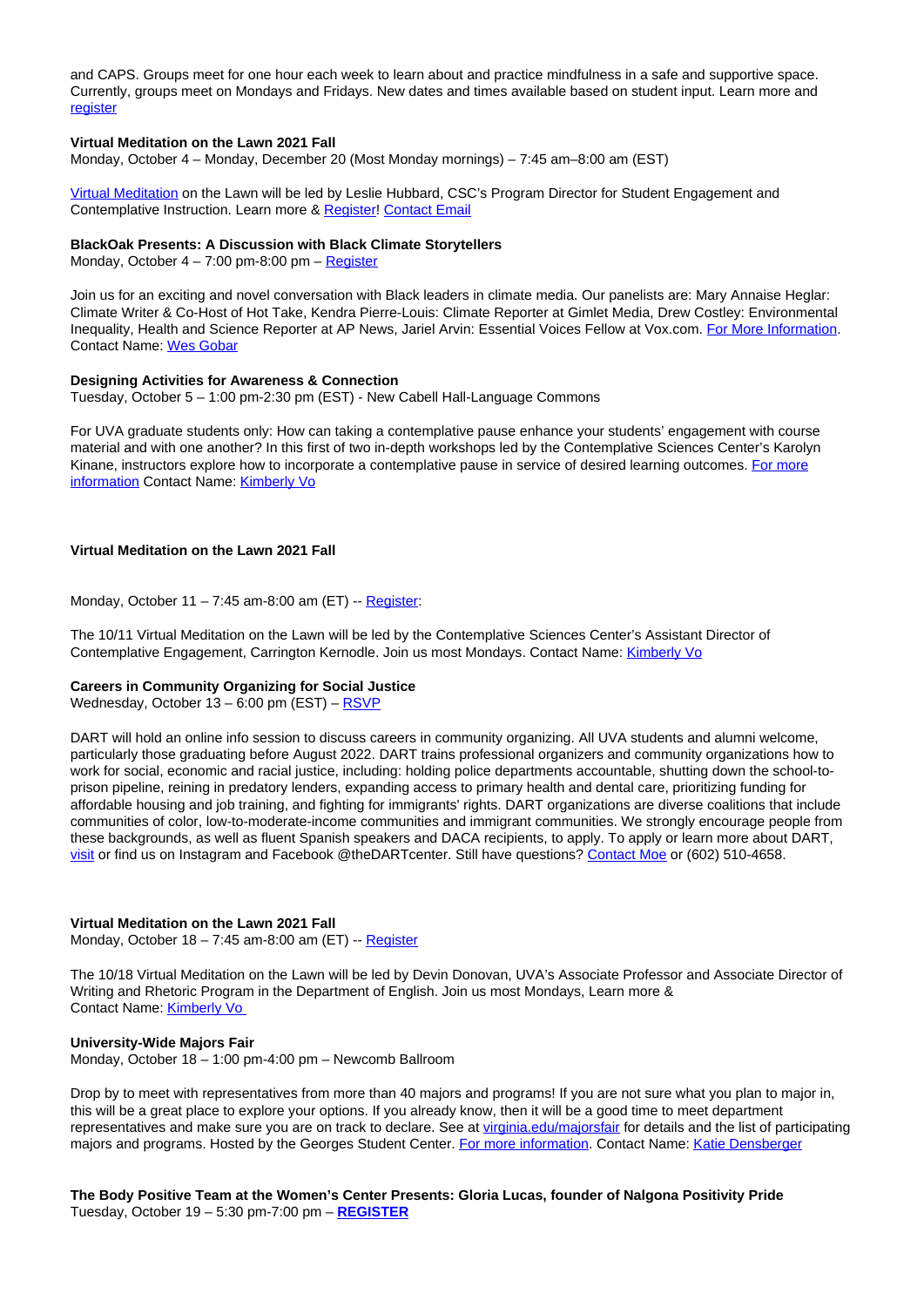The Body Positive Team at the Women's Center is excited to announce that we will be bringing Gloria Lucas, founder of Nalgona Positivity Pride to UVA, virtually to give a talk on Historical Trauma and Eating Disorders. For the past 30 years, eating disorders have been represented as a white, middle-class phenomenon. Due to the lack of representation of people of color and indigenous populations with troubled eating have suffered from high rates of undiagnosed conditions, inaccessible treatment, and culturally insensitive practices. In this presentation, participants will have the ability to evaluate eating disorders through a social justice lens that centers the experiences of people of color and indigenous descent people. Participants will learn about historical trauma, and the legacies of colonialism on self-esteem, body-image, and food

#### **Fall 2021 UVA URNTalks Presenters**

Wednesday, October 20 – 11:59 pm (EST)

URNTalks are biweekly student-run research discussion forums organized by the Undergraduate Research Network. These forums are an opportunity for students to talk about their research while also gaining valuable experiences preparing and presenting their work. Research talks from all disciplines are encouraged! Want to be a presenter at one of the upcoming URNTalks meetings, use this link to Sign Up. For More Information. Contact: Jules Tsanang

#### **Flourishing While Black: Yoga & Meditation For Black Students, Breath and Body Work for Brothers** Mondays  $-7:00$  pm-8:00 pm (EST)  $-$  Register

On Zoom or in-person in McLeod Room 2010 Instructor: Carringon Kernodle Learn more Contact: Kimberly Vo

This Contemplative Sciences Center program is designed to provide a variety of accessible, beneficial, and sustainable classes and resources to promote flourishing among the Black student body at the University of Virginia. We recognize that the experiences of Black students are unique from the larger student body and deserve consciously curated programs that appropriately address their needs and facilitate safe spaces for bettering their well-being and collegiate career paths.

#### **One-On-One Office Hours Sign-Up**

Tuesdays – 9:00 am-11:30 am EST & Wednesdays – 1:00 pm-3:30 pm EST with Ryan Sherman, Academic Coordinator / Tuesdays & Wednesdays 9 AM - 12 PM EST with Jessica Livingston, Direction of Student Affairs

Meet with us to discuss our majors and get specific questions answered about transfer credits, academic requirements, recommended courses and more

#### **Peer Financial Counseling Available!**

Tuesday-Thursday – 1:00 pm-5:00 pm – Georges Student Center Room 245

Peer Financial Counseling offers all UVA students one-on-one help from trained peer counselors on a variety of topics including budgeting, student loans, personal credit, basic investing, and more. Our counselors understand the stresses that come with being a college student and want to help you better manage those factors while in school. Write to us at to schedule an appointment! For More Information! Contact Name: Dustin Ciraco

#### **Undergraduate Research and Creative Inquiry Series**

Every 1st and 3rd Wednesday – 4:00 pm – Clemons Library Room 204

We will have a workshop to support undergraduate research and creative inquiry. Every first Wednesday is a session entitled, 'Getting Started in research and creative inquiry.' Schedule: (full schedule to be posted by September)

#### **Santosha for Sisters**

Wednesdays – 7:00 pm-8:00pm (ET) -- Register On Zoom or in-person in McLeod Room 2010 Instructor: Carringon Kernodle Learn more Contact Name: Kimberly Vo

#### **Yoga Book Club: Bhagavad Gita**

Fridays through the fall – 9:00 am-10:00 am (ET)

Join the Contemplative Sciences Center's (CSC) all-level discussion of the Bhagavad Gita, an ancient Indian text covering the underlying philosophy of classical yoga practices. No prior experience with the text is required. You may drop in on any session. Discussions, led by CSC's John Bultman, will be held most Fridays through the fall, 9:00-10:00am (ET). They are free and open to the public. Learn more and register https://bit.ly/BhagavadFridays. for more information. Contact Name: Kimberly Vo

**Connect with the School of Education and Human Development (EHD) – Zoom and In Person Opportunities!**

EHD offers majors that lead to careers in teaching, public health, speech pathology and audiology, research, education policy and more. Connect with us by signing up for our mailing list or attend one of the upcoming events.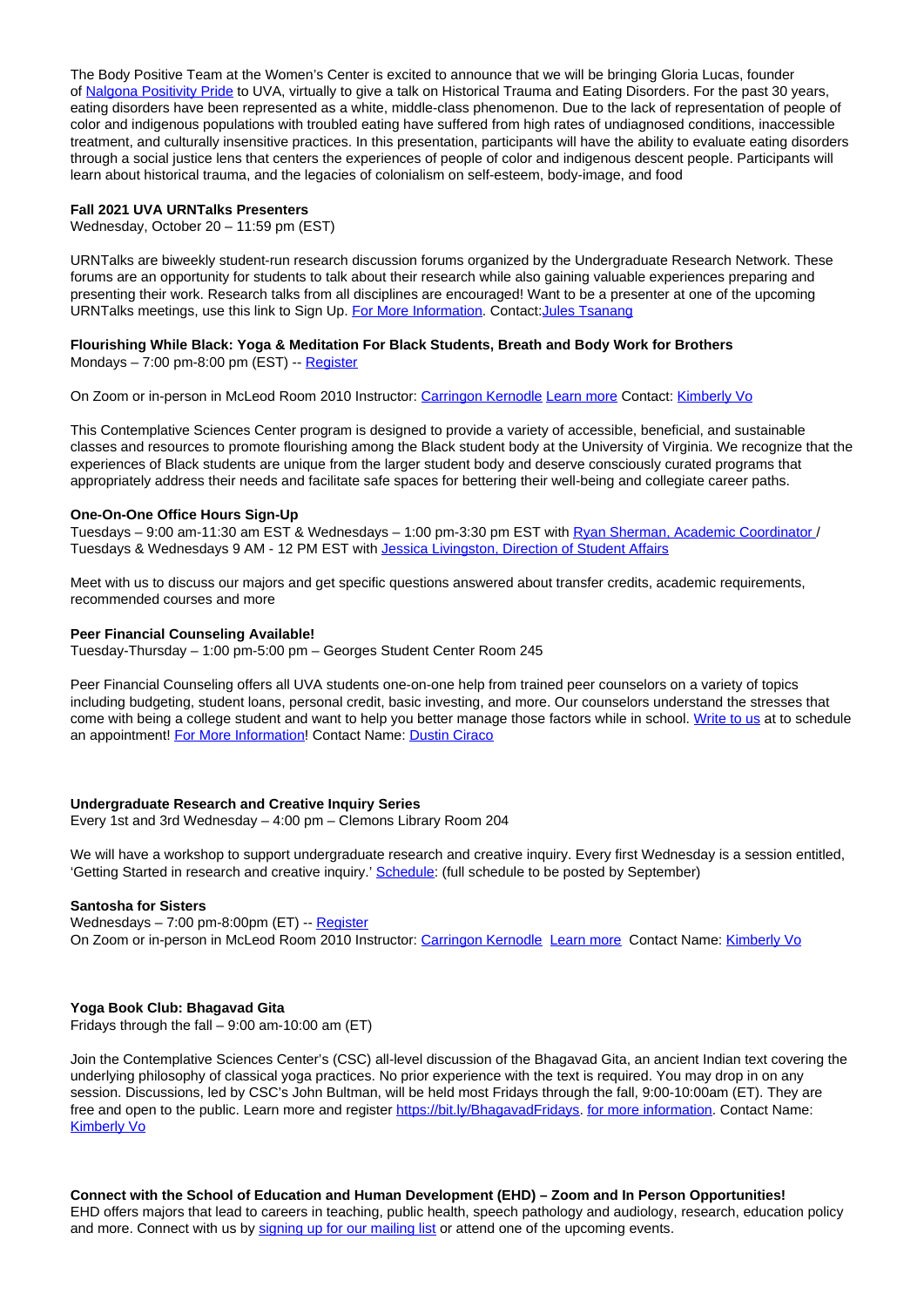# **Opportunites with Deadlines**

#### **Muslim Institute for Leadership and Empowerment – Apply for the MILE 2021-22 Cohort!**

#### **Application Due: Sunday, October 31 by 11:59 pm**

The application for the MILE 2021 - 2022 cohort is now open! MILE is a semester long program in the spring semester that empowers Muslim students to become socially-aware, engaged and active leaders within the University and beyond! If you're interested in getting involved, *fill out this application form*. Make sure to come to our interest meetings: 1) 10/7 5-6pm, Multicultural Student Center (MSC) in Newcomb Hall, 2) 10/14 7-8pm Zoom ID: 993 4452 4355 Passcode: MILE2022, and 3) 10/20 8-9pm, Clark 107. If you have any questions, please Contact Rawan Osman. For More Information

#### **Associate Community Organizer**

#### **Positions begins: Monday, January 10, Monday, May 9, and Monday, August 8, 2022**

Starting salary \$40,500/year + benefits. Positions open in: Florida: Fort Lauderdale, Fort Myers, Jacksonville, Manatee County, Miami, Sarasota, St. Petersburg, Tampa; Kansas: Lawrence, Wyandotte County, Johnson County; Kentucky: Lexington; South Carolina: Charleston, Columbia; Virginia: Charlottesville, Richmond; Lead Community Organizer / Executive Director positions begin Fall 2021 in: Florida: Brevard County, Sarasota; Kansas: Wyandotte County. DART organizations are diverse coalitions that include communities of color, low-to-moderate-income communities and immigrant communities. We strongly encourage people from these backgrounds, as well as fluent Spanish speakers and DACA recipients, to apply. To apply or learn more about DART, visit or find us on Instagram and Facebook @theDARTcenter. Still have questions? Contact Moe or (602) 510-4658.

#### **Ridley Scholarship Fund Awards Available to Non-Ridley Students Available**

Ridley scholarships that extend beyond current scholars: https://aig.alumni.virginia.edu/ridlev/about/ridlev-scholarships/

# **Ravenell "Ricky" Keller III Memorial Fund**

#### **Deadline for Spring 2022: Monday, November 15, 2021**

The Ravenell (Ricky) Keller III Scholarship Award was established to perpetuate the memory of Ravenell "Ricky" Keller. Ricky was a 1985 Honors graduate of the College, where he was a member of Kappa Alpha Psi Fraternity, Inc., the IMP Society of Leaders, the University Guide Service and the Board of Trustees for the Class of 1985. Upon his passing, it became known that he was also a member of the Seven Society. Ricky participated in the First Years Seminars program and received the First Year Academic Achievement Award, the Afro-American Scholars Award, the Fraternity Leadership Achievement Award, and the John Kenneth Crispell Memorial Award. He participated in the Study Abroad Program, which afforded him the opportunity to study at the London School of Economics. The Keller Scholarship is available to all African-American UVA students who qualify. Students are eligible to receive a one-time grant to supplement a study abroad experience during a semester, summer or J-term.

### **National Outdoor Leadership School (NOLS)**

Students have the opportunity to embark on a fully funded wilderness expedition, and leadership training through the NOLS Gateway partnership. Since its founding in 1965, the National Outdoor Leadership School has aimed to provide the environment and training necessary to help participants discover their full leadership potential. Through the NOLS Gateway partnership, the organization has had the opportunity to collaborate with organizations across the country to award full-tuition scholarships to exceptional youth who would otherwise not have access to NOLS expeditions. Each summer, up to 150 youth from up to 50 official partner organizations expand their leadership and wilderness skills at one of NOLS' seven domestic operating locations. Thousands of Gateway Partner Program graduates are now leading others in industries from conservation to software development.

### **Ridley-Sabato Capitol Hill Internship Stipend (Not Yet Awarded)**

At least one student will be provided with a \$5000 stipend as they pursue experiential learning in the fields of politics, government, and public service. The intent of this stipends is to relieve some of the financial burden associated with the acceptance of a political or governmental internship, and as such, recipients may use it to cover housing, transportation, food and business clothing expenses associated with said internships.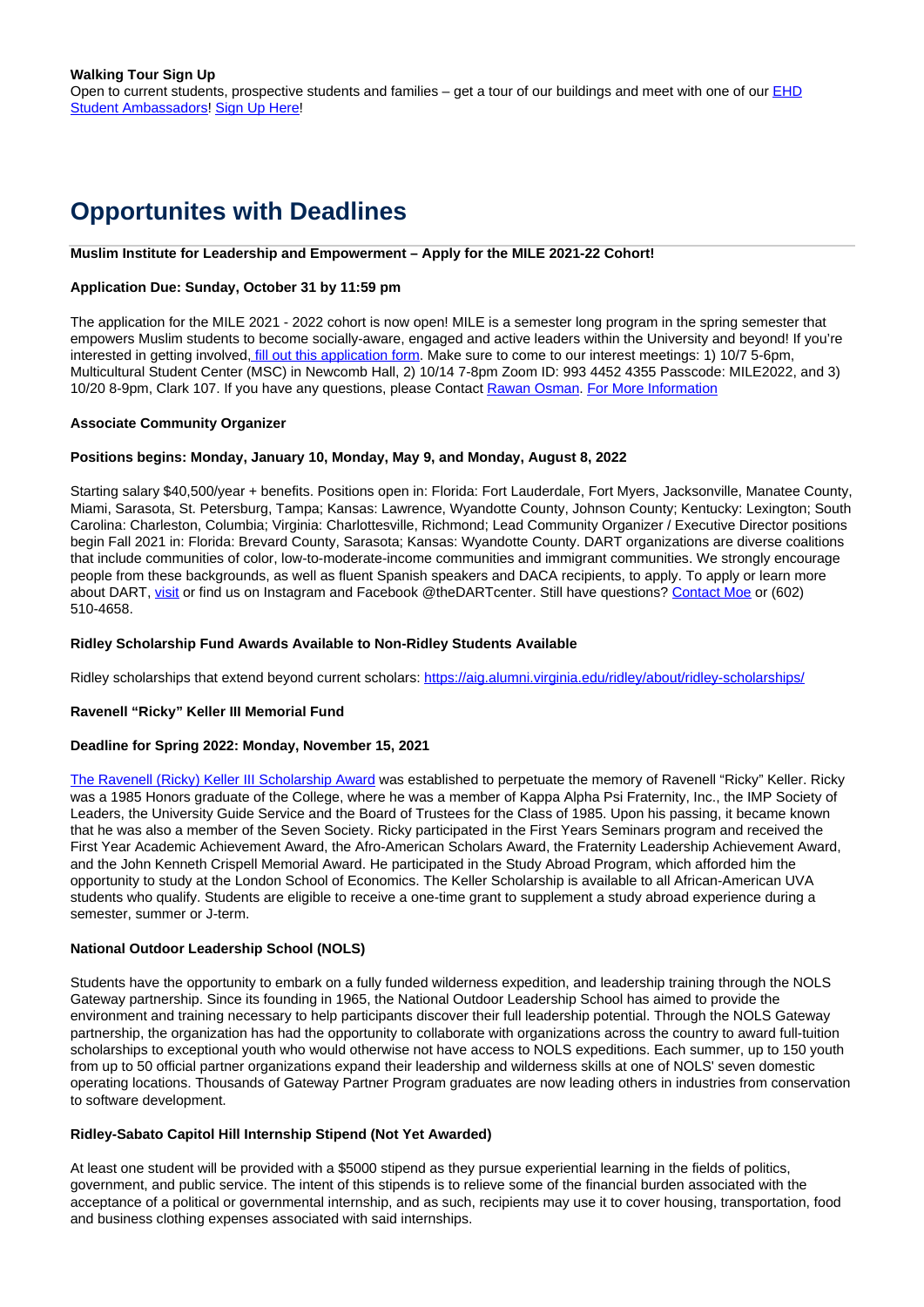#### **Richmond Ridley Clarence Cain Endowed Fund**

The Ridley Club of Richmond, Virginia sponsors a full tuition-and-fees award for an exceptional African-American student from the Richmond, Virginia area. This scholarship has been the result of the collective efforts of Richmond area alumni and businesses, and will provide four years of financial support for one of the Richmond area's best scholars. Richmond area alumni continue to raise funds toward this geographic scholarship – the first of its kind for the Ridley Fund – and encourage others to support this effort.

#### **Michael Russell Engineering Scholarship**

In 2007, School of Engineering and Applied Science alum Michael Russell of Atlanta, GA established a scholarship fund for African-Americans pursuing a degree in the School of Engineering and Applied Science at UVA. They are expected to possess the leadership and scholarship qualities that typify all Ridley Scholars.

#### **The Gregory Ledford Endowed Fund**

In 2007, McIntire School of Commerce graduate Gregory Ledford established the Gregory Ledford Endowed Scholarship to benefit a rising third year African-American Commerce School student. This scholarship provides full tuition-and-fees for two years for an African-American student who has been admitted to the School of Commerce. Preference is given for students concentrating in Finance. The chosen scholar must have a high grade point average and must demonstrate involvement in University, community or other individual extracurricular pursuits.

#### **The Sylvia V. Terry Scholarship**

Named for legendary OAAA Dean Sylvia Terry, the Terry Scholarship recognizes the scholastic and community achievements of Black or African-American students at UVA. The scholarship provides two years of full tuition-and-fees support for the recipient. Ideal applicants are rising Third Year students with strong grades, leadership activities, and community service. Because of Dean Terry's pivotal role in creating the Peer Advisor Program, preference is given to academically strong candidates with significant experience as mentors.

#### **The Dr. Derek E. Brown Scholarship**

The Dr. Derek E. Brown Scholarship was created to remember Dr. Brown's dream of helping African-American male students seeking admission to medical or dental school. This award is designed to help qualified male students defray the high cost of applying to medical or dental school. Ridley is currently in the process of restructuring this award to benefit recent UVA graduates.

#### **The Paige Pre-Medical Fund**

This scholarship is designed to help pre-med students defray the high cost of applying to medical school. The applicant must be a fourth-year African American student at the University of Virginia who has taken all pre-medical requirements and the MCAT. Applicants must be planning to enter medical school immediately after graduating. One winner will receive a \$1,500 scholarship (non-renewable), which they may use to pay for medical school application fees and interview expenses.

#### **Annetta Thompson Fund**

Family and friends honored the life of the first full-time administrator for the Walter N. Ridley Scholarship Fund by establishing this fund in 1999. The Annetta Thompson Scholarship is awarded to a deserving 4th-year Ridley scholar who exemplifies Annetta Thompson's commitment to education. Annetta Thompson received her bachelor's degree in education from UVA in 1973. She valued the role of education and the importance of creating opportunities for young people pursuing an education. Annetta's hard work and diligence during her tenure as the fund administrator contributed to the tremendous growth and success of the Ridley Fund.

# **This Week in Black History**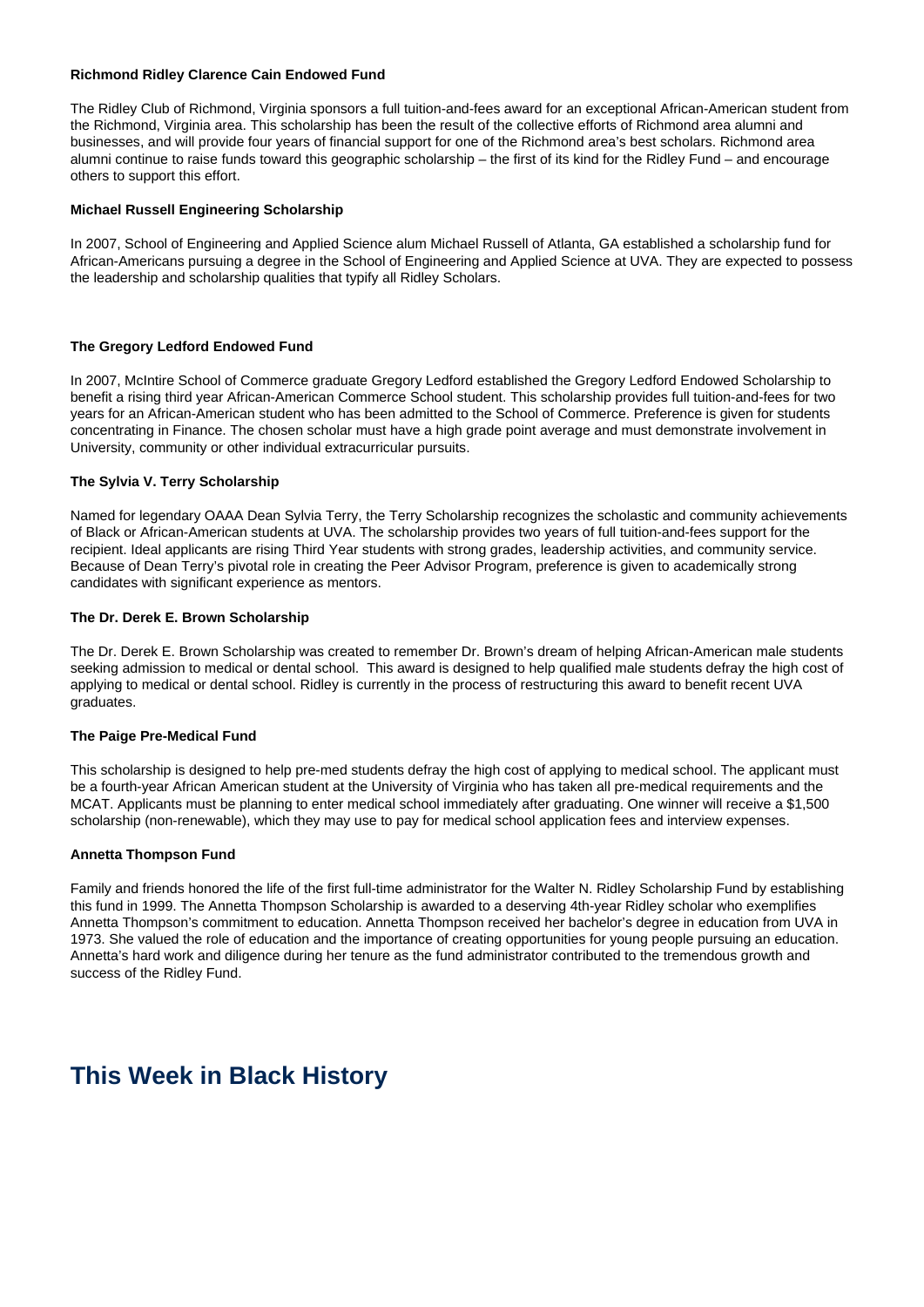

# **Did you know? Yvonne Brathwaite Burke became the first**

**black Congresswomen from California in October 5, 1932** – Apart of her great accomplishments, she was the first African American woman elected to the California Assembly and later in 1972 served as the Vice Chairman at the Democratic National Convention on the platform committee. From Los Angeles, California, she earned her BA in political science in 1953 and shortly after became one of the first black women to be admitted to the University of Southern California's school of law in 1956. Due to discrimination toward African American women in law firms and their refusal to hire her, Yvonne Brathwaite Burke created her own private practice which focused on civil, probate, and real estate law. Despite the obstacles she had to encounter her efforts were not in vain. In 1966 she was elected to the California state of Assembly representing the 63rd district of Los Angeles. She was personally appointed on March 29, 2012, to serve on the Amtrack Board of Directors by President Barack Obama. Yvonne Brathwaite Burke during her exceptional life was a member of the Alpha Kappa Alpha Sorority and has a daughter, Autumn Burke. They became the first mother-and-daughter to both serve in the California Assembly.